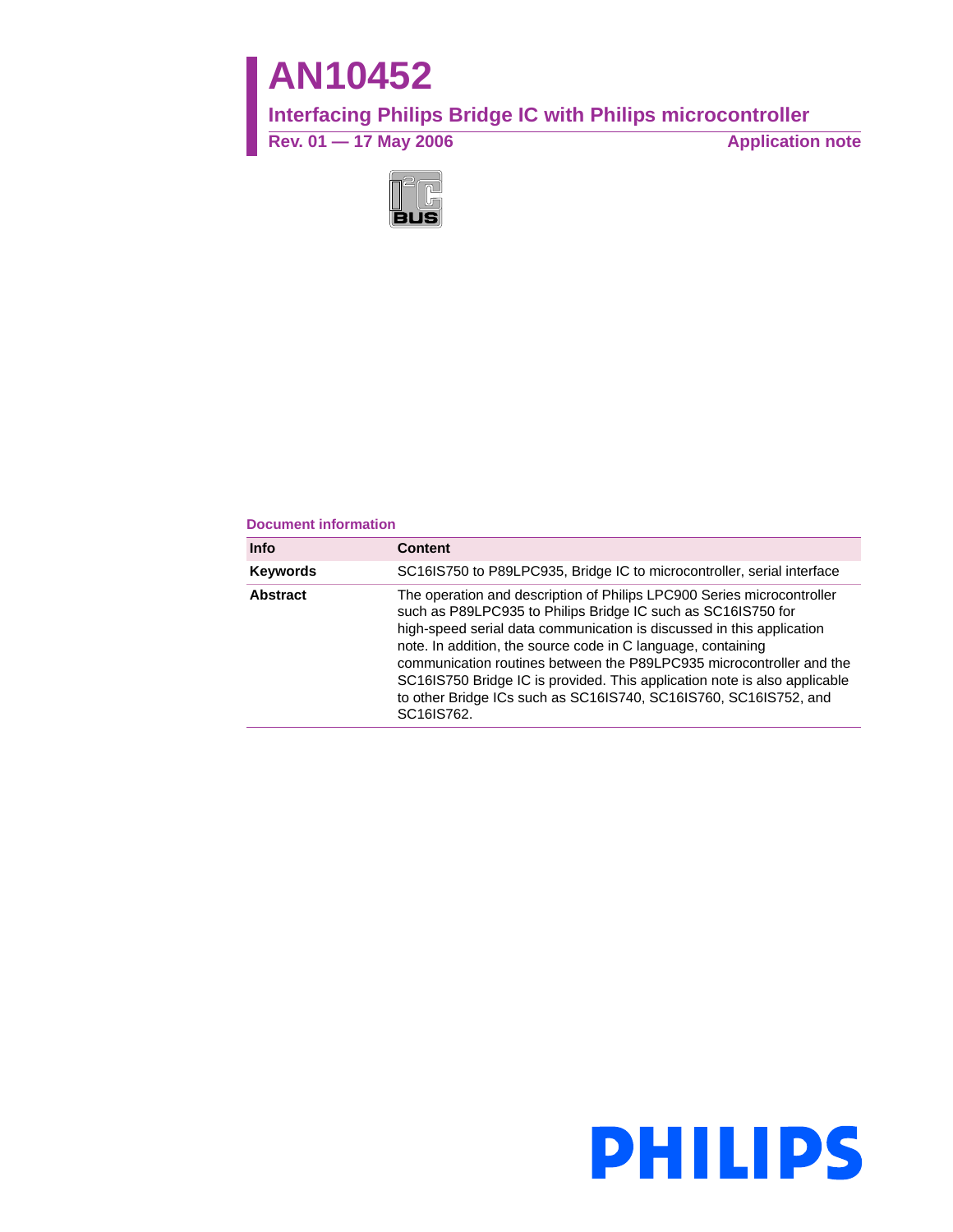#### **Revision history**

| <b>Rev</b> | <b>Date</b> | <b>Description</b>                |
|------------|-------------|-----------------------------------|
| 01         | 20060517    | application note; initial version |

# **Contact information**

For additional information, please visit: **http://www.semiconductors.philips.com**

For sales office addresses, please send an email to: **sales.addresses@www.semiconductors.philips.com**

AN10452\_1 © Koninklijke Philips Electronics N.V. 2006. All rights reserved.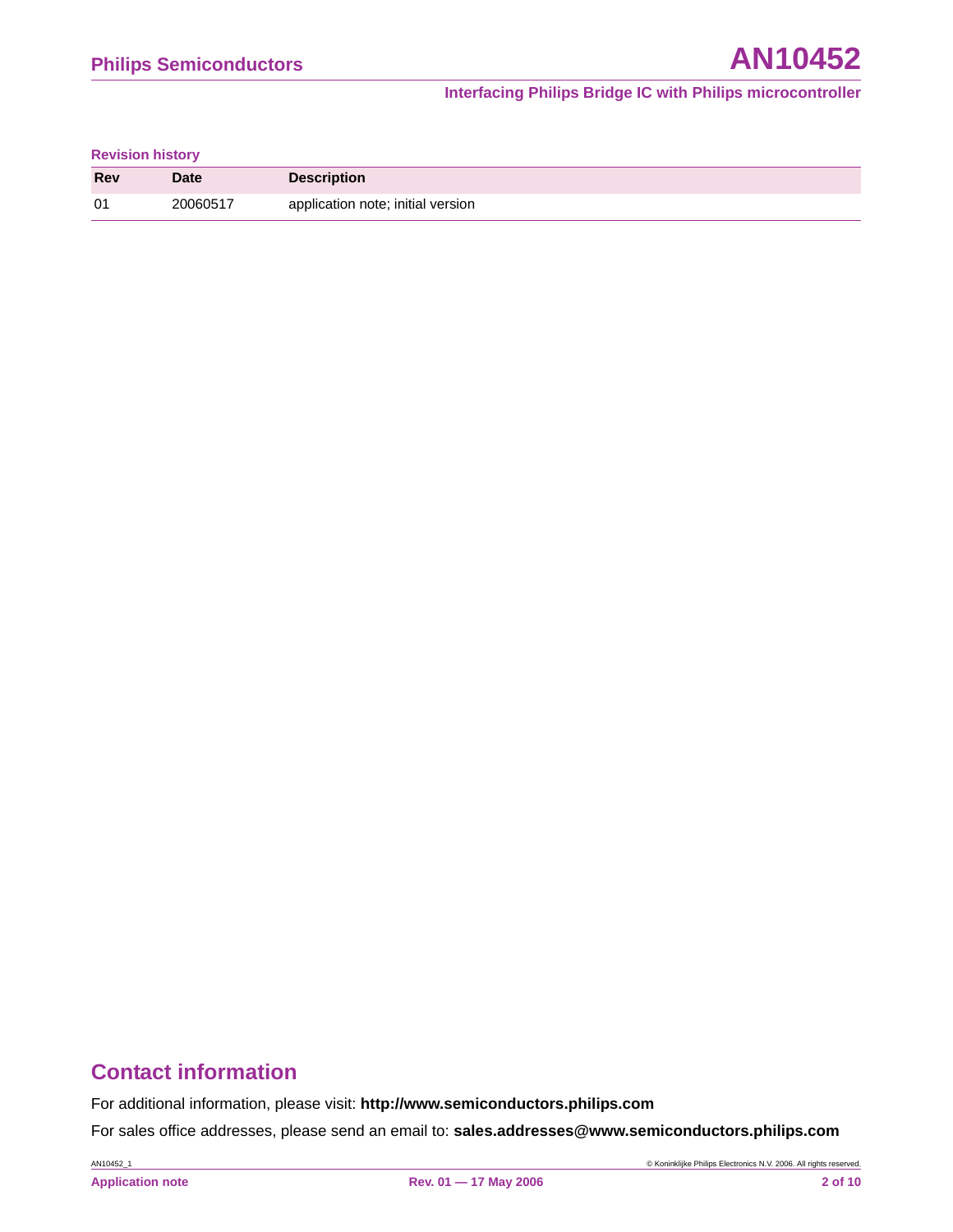### <span id="page-2-1"></span>**1. Introduction**

The Philips Bridge IC is a new generation of interface solutions for managing high-speed serial data communication among various bus interfaces such as SPI, I<sup>2</sup>C-bus, and UART including RS-232 and RS-485. The Bridge IC is commonly used to overcome the limitation of the host bus interface to peripherals and to provide easy interface with existing different serial buses.

The description of the block diagram, hardware, firmware, and software are described in the next paragraphs for users to quickly understand the implementation of the Philips LPC900 Series microcontroller to Philips Bridge IC serial interface for RS-232 point-point communication, RS-485 multi-drop application, IrDA wireless links communication, and GPIO interface. The source code in C language is provided to show how to write a simple communication program between the microcontroller and the Bridge IC serial interface. The goal is to help users to design the Bridge IC in their application and also shorten their product development cycle.

# <span id="page-2-2"></span>**2. Block diagram**

The block diagram depicted in [Figure 1](#page-2-0) shows the circuit connection between a Philips Bridge IC such as SC16IS750 and Philips LPC900 Series microcontroller such as P89LPC935. The Bridge IC offers simple, flexible, and minimal connection to the microcontroller. The Bridge IC embedded SPI and I2C-bus for the host interface so the microcontroller can easily control the Bridge IC with four-wire connection through SPI or 1<sup>2</sup>C-bus, which is a widely used serial bus interface. If the SPI-bus interface is selected, the Bridge IC can interface to the microcontroller with a 4-wire connection. The signals on the 4 wires are MISO (Master Input Slave Output), MOSI (Master Output Slave Input), CS (Chip Select), and SPICLK (SPI Clock). If the  $1<sup>2</sup>C$ -bus is selected, the Bridge can interface to the microcontroller with a 2-wire connection. The signals on the 2 wires are SCL (Serial Clock) and SDA (Serial Data).

After the microcontroller and Bridge IC are wired properly and their connection is established, the microcontroller can send data to and receive data from UART devices via the Bridge IC. The Bridge IC receives the data from the microcontroller via the SPI or I 2C-bus interface and sends the data to the UART devices via RS-232 or RS-485 bus interface, and when the Bridge IC receives the data from the UART devices the Bridge IC will notify the microcontroller by generating an interrupt signal; then the microcontroller can access the data from the Bridge IC via the SPI or I<sup>2</sup>C-bus interface.

<span id="page-2-0"></span>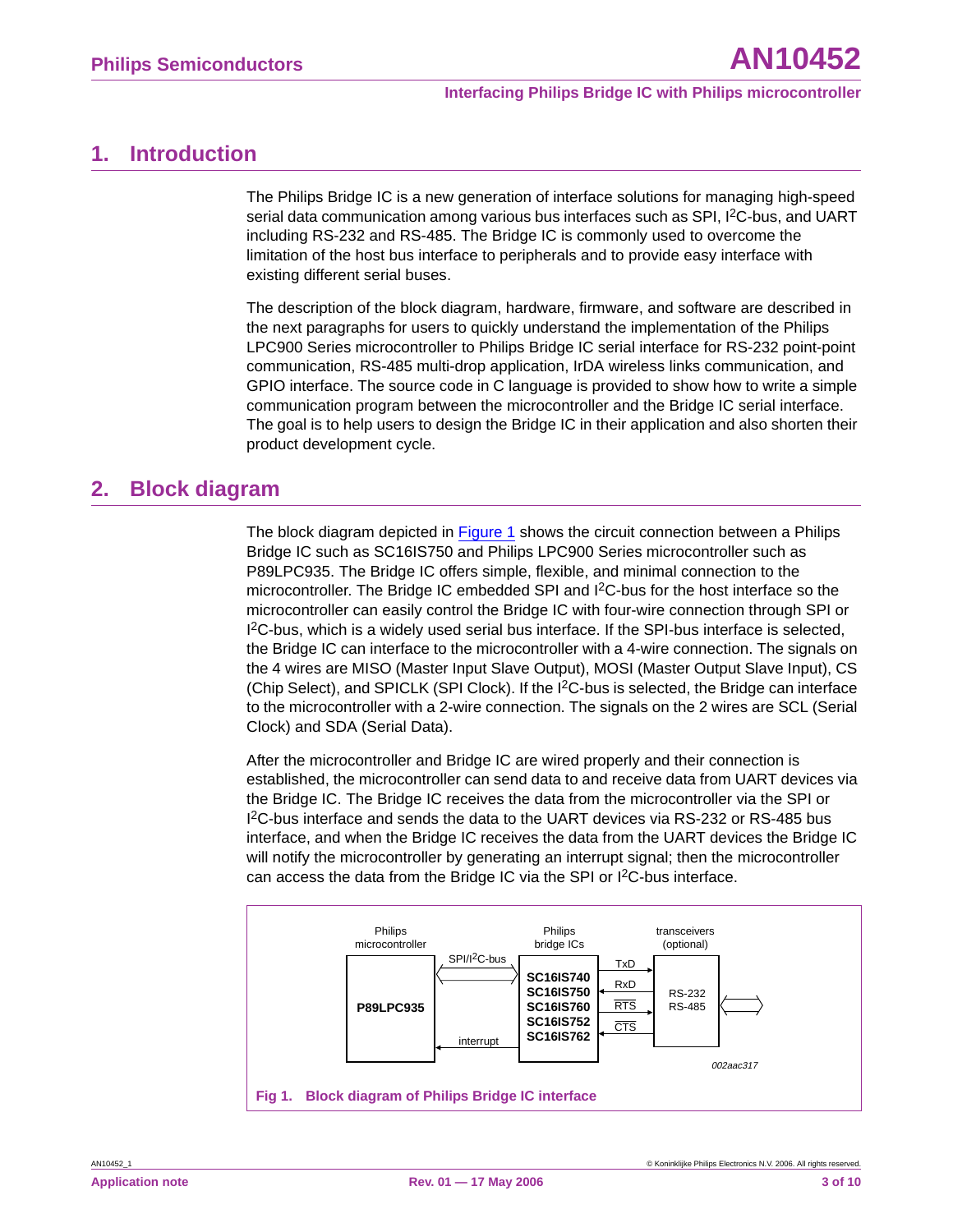### <span id="page-3-0"></span>**3. Hardware description**

The hardware consists of the two major parts, which are the microcontroller and the Bridge IC. The Bridge IC provides a seamless interface convergence between the SPI or I 2C-bus and RS-232 or RS-485 protocols and vice versa. In addition, the Bridge IC checks the data transmission for errors and maintains very high data throughput.

The functions of the two major parts are described as follows:

**•** Philips P89LPC935 microcontroller

The microcontroller connection to the Bridge IC is through the SPI or I<sup>2</sup>C-bus interface. The microcontroller acts as a master controlling the Bridge IC with the embedded firmware code in the microcontroller ROM (Read Only Memory). The microcontroller initiates the data transfer on the bus and controls the Bridge IC with the chip select pin for SPI-bus interface.

**•** Philips SC16IS750 Bridge IC

The Bridge IC acts as a slave interface convergence between the microcontroller and UART peripheral. The Bridge IC handles the SPI or I2C-bus interface to the microcontroller and the UART that consists of transmitter and receiver. The transmitter sends the data received from the microcontroller to the UART peripherals. The receiver sends the data received from the UART peripheral to the microcontroller.

The transceivers are optional and can be intended for RS-232 or RS-485 communication interface. The transceivers consist of drivers and receivers. The drivers convert the UART-logic output levels to RS-232 or RS-485 signals, whereas the receivers convert the RS-232 or RS-485 signals to UART-logic input levels. If the UART-logic level conversion is not required, the transceivers are optional.

For hardware connection details, please refer to the schematic shown in [Figure 2](#page-4-0) and [Figure 3](#page-5-0).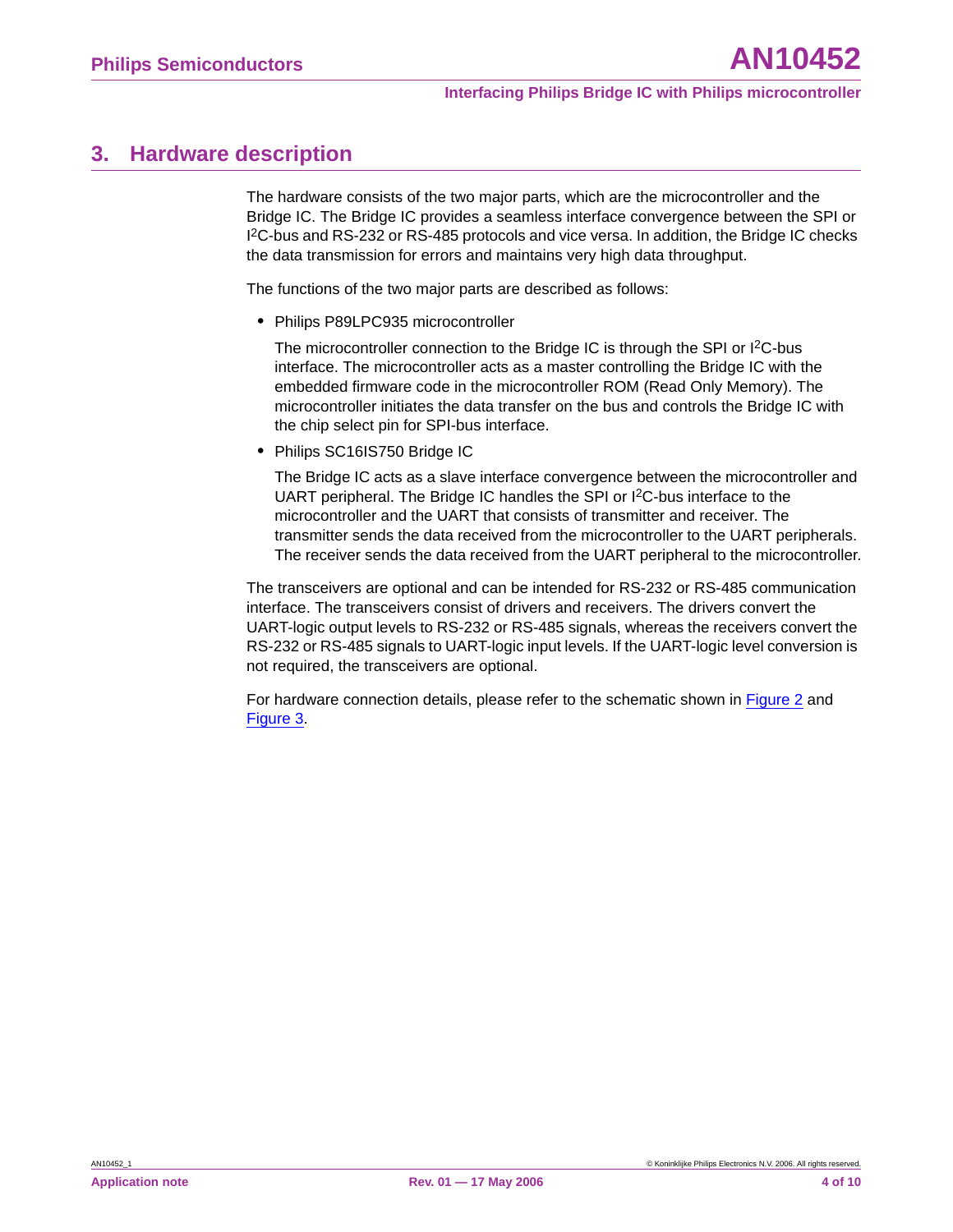

**Philips Semiconductors**

**Semiconductors** 

Philips

<span id="page-4-0"></span>**AN10452**

**Application note** 

Rev.  $01 -$ 17 May 2006

**Ch** 

**Of 10**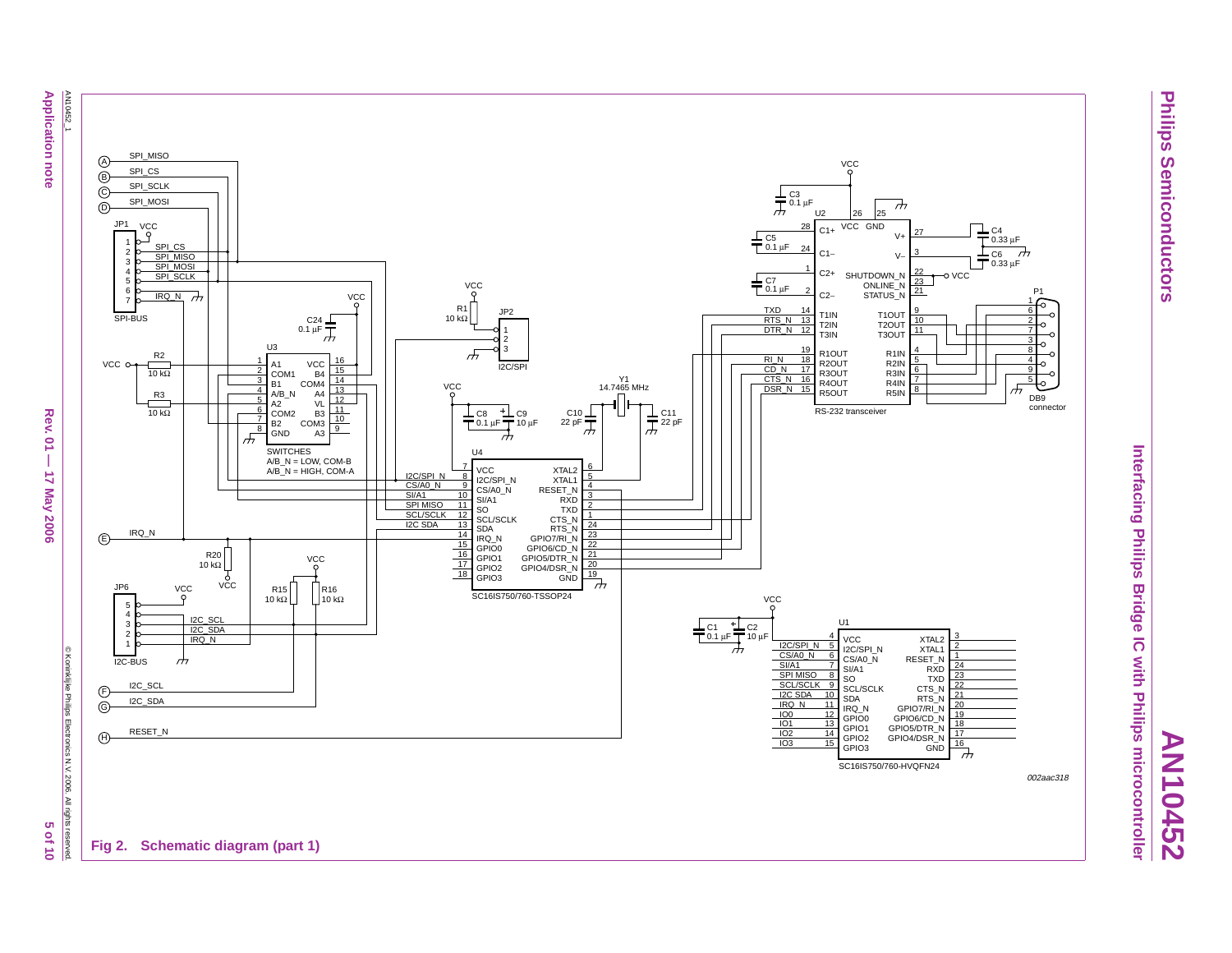**Application note** 

C Koninklijke Philips Electronics N.V. 2006. All rights reserved 0 L 10 9





**Philips Semiconductors Semiconductors** 

Philips

<span id="page-5-0"></span>**AN10452**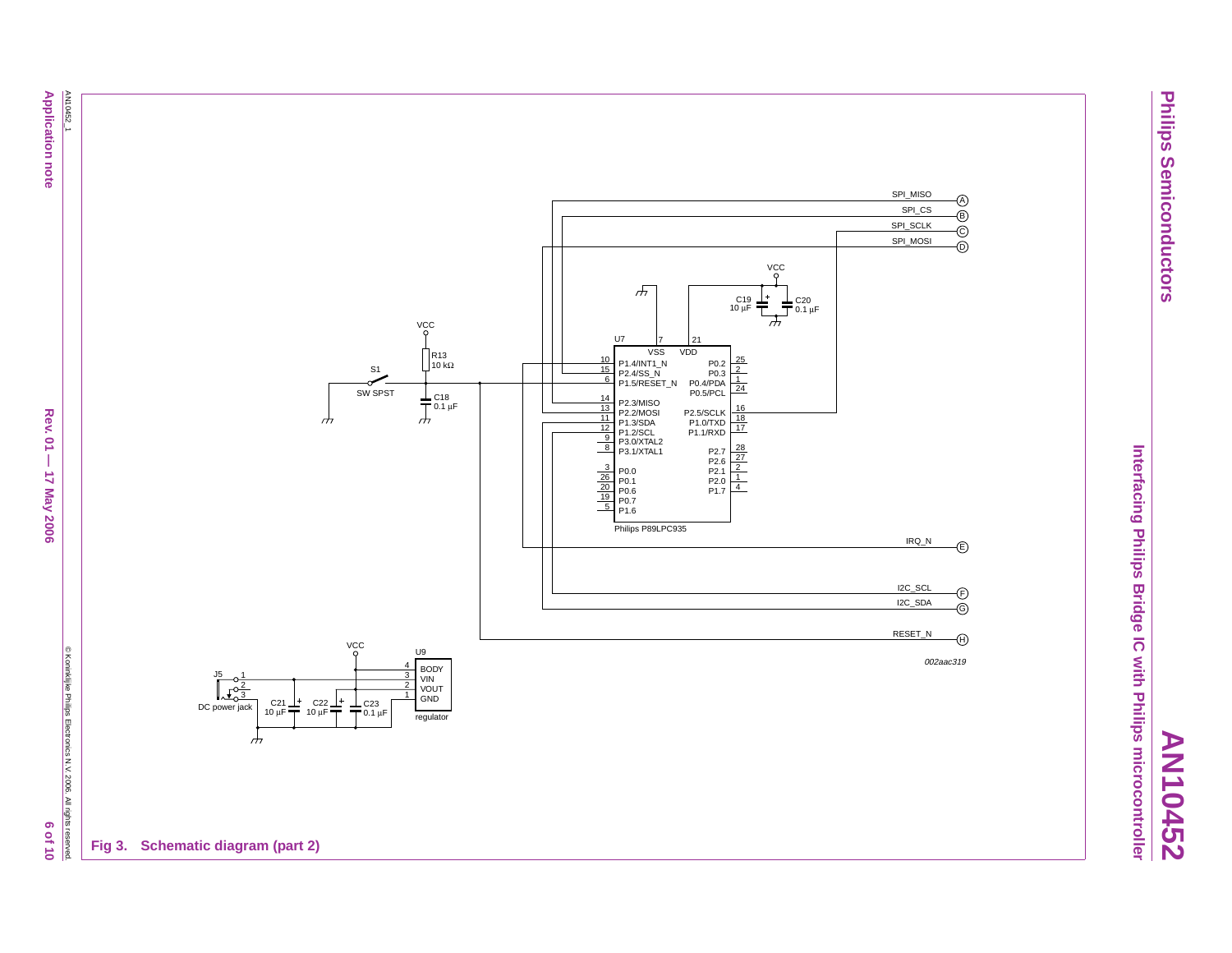### <span id="page-6-0"></span>**4. Software description**

The programming of the Bridge IC can be done by writing firmware code, which requires the following software:

- **•** Keil is one of the embedded system vendors that provide the software development tools for Philips P89LPC935 microcontroller. The software compiles the firmware code written in C and generates an 'Intel Hex' file. The software evaluation development kit can be downloaded from the Keil website.
- **•** "Flash Magic" is free Windows application software that allows easy programming of Philips P89LPC935 microcontroller. The software loads the 'Intel Hex' file to the microcontroller by using its in-system programming mode communicating through serial port. The software can be downloaded from the Embedded Systems Academy website under "Flash Magic".

# <span id="page-6-1"></span>**5. In-System Programming mode**

Philips P89LPC935 microcontroller has an on-chip Flash program memory with ISP (In-System Programming) that allows the microcontroller to be programmed without removing the microcontroller from the board, and also the microcontroller, which if previously programmed can be reprogrammed without removal from the board.

The microcontroller must be powered up in a special 'ISP mode' to perform the ISP operation. The ISP mode allows the microcontroller to communicate with a host device such as PC through a serial port. The host sends commands and data to the microcontroller. The commands can be erase, read, and write. After the completion of the ISP operation, the microcontroller is reconfigured and has to be reset or power cycled so the microcontroller will operate normally.

The ISP programming for the device can be done using a Windows application software, which uses an Intel Hex file as input to program it. For more information about the software, please refer to [Section 4 "Software description".](#page-6-0)

# <span id="page-6-2"></span>**6. Firmware description**

The firmware code for the P89LPC935 microcontroller is written in C language. It can be compiled by using an embedded C compiler. For more information about the compiler, please refer to [Section 4 "Software description".](#page-6-0)

The firmware code consists of three major blocks: Main Loop, Interrupt Service Routine, and Bus Interface layer, and are described in

#### <span id="page-6-3"></span>**6.1 Main Loop**

The function of the Main Loop is to reset and initialize the Bridge IC by writing a character to the Bridge IC' register. Inside the Main Loop, the microcontroller can select one of the two methods for communicating to the Bridge IC. The first method is polling the Bridge IC' status register regularly. The second method is using an interrupt handler in the Interrupt Service Routine until the Bridge IC generates an interrupt. If using the interrupt handler,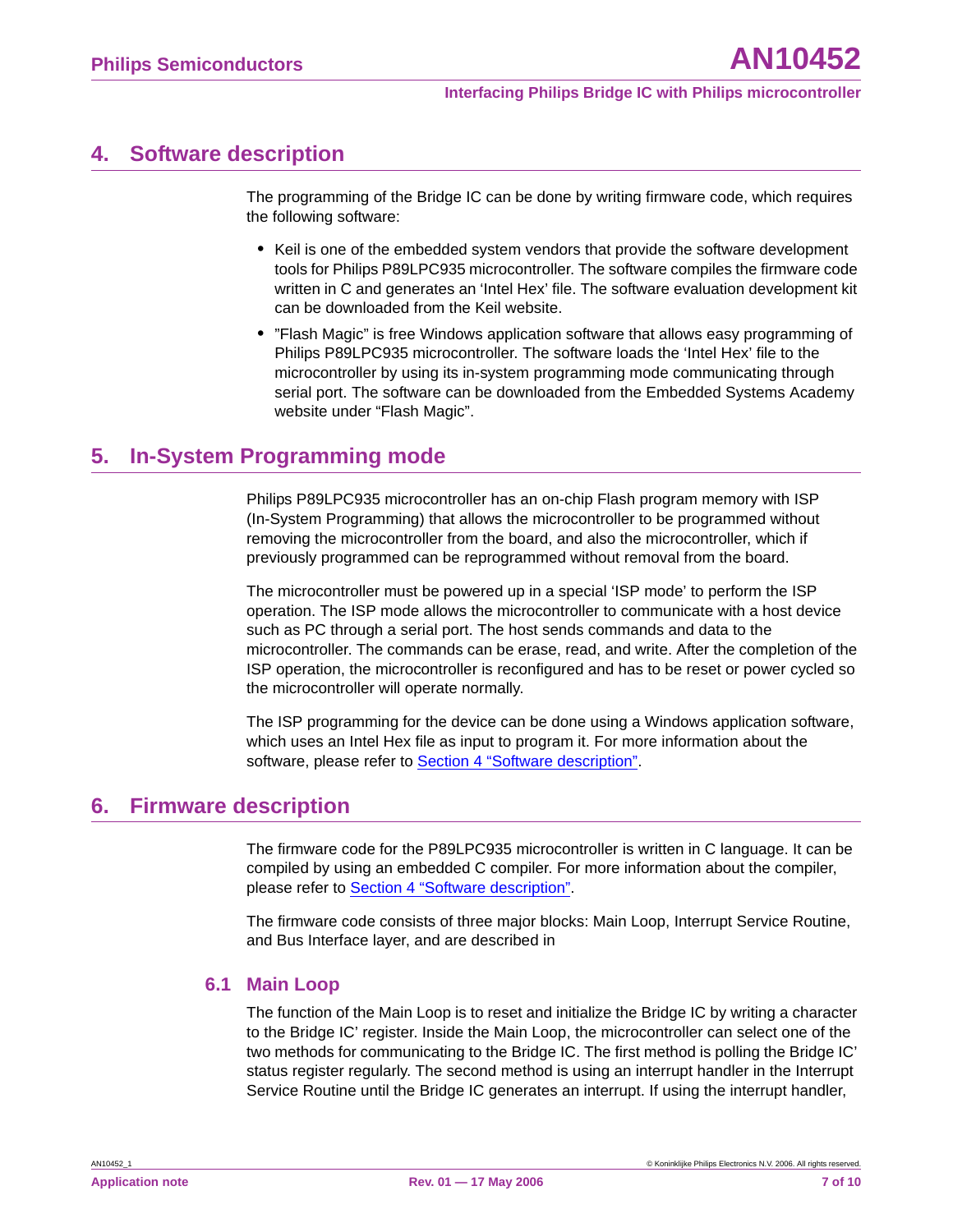the microcontroller and the bus interrupt bits must be enabled. The other function of the Main Loop is to keep checking the event flags and pass to the appropriate subroutine for further processing.

#### <span id="page-7-0"></span>**6.2 Interrupt Service Routine**

The microcontroller uses the Interrupt Service Routine (ISR) to handle an interrupt generated by the Bridge IC. As soon as the Bridge IC generates an interrupt, the ISR checks the interrupt status of the Bridge IC to determine the interrupt type and sets up proper event flags to inform the Main Loop program for processing the interrupt request.

#### <span id="page-7-1"></span>**6.3 Bus interface layer**

The bus interface layer handles the SPI or I<sup>2</sup>C-bus interface between the microcontroller and the Bridge IC. The three functions in the bus interface layer are:

- **BusInterface Init:** The microcontroller initialize the SPI or I<sup>2</sup>C-bus controller to initiate the SPI or I2C-bus data transfer.
- **BusInterface Read**: The microcontroller reads data from the SPI or I<sup>2</sup>C-bus and stores the data for further processing.
- **BusInterface Write**: The microcontroller writes data to the SPI or I<sup>2</sup>C-bus for the Bridge IC to read.

### <span id="page-7-2"></span>**7. Conclusion**

Philips Bridge IC provides easy interface to a host controller such as Philips P89LPC935 microcontroller, enables seamless and high-speed SPI or I2C-bus to RS-232 or RS-485 protocols convergence including GPIO for general-purpose input/output and IrDA for wireless links, and offers low voltage operation, low power consumption, and compact design which is suitable for battery-operated applications. In addition, the Bridge IC reduces software overhead, frees up the host controller resources, increases design flexibility, and improves overall system performance. For more details about the Bridge ICs, please download the data sheets from the Philips Semiconductors website under "Interface & Control, UARTs".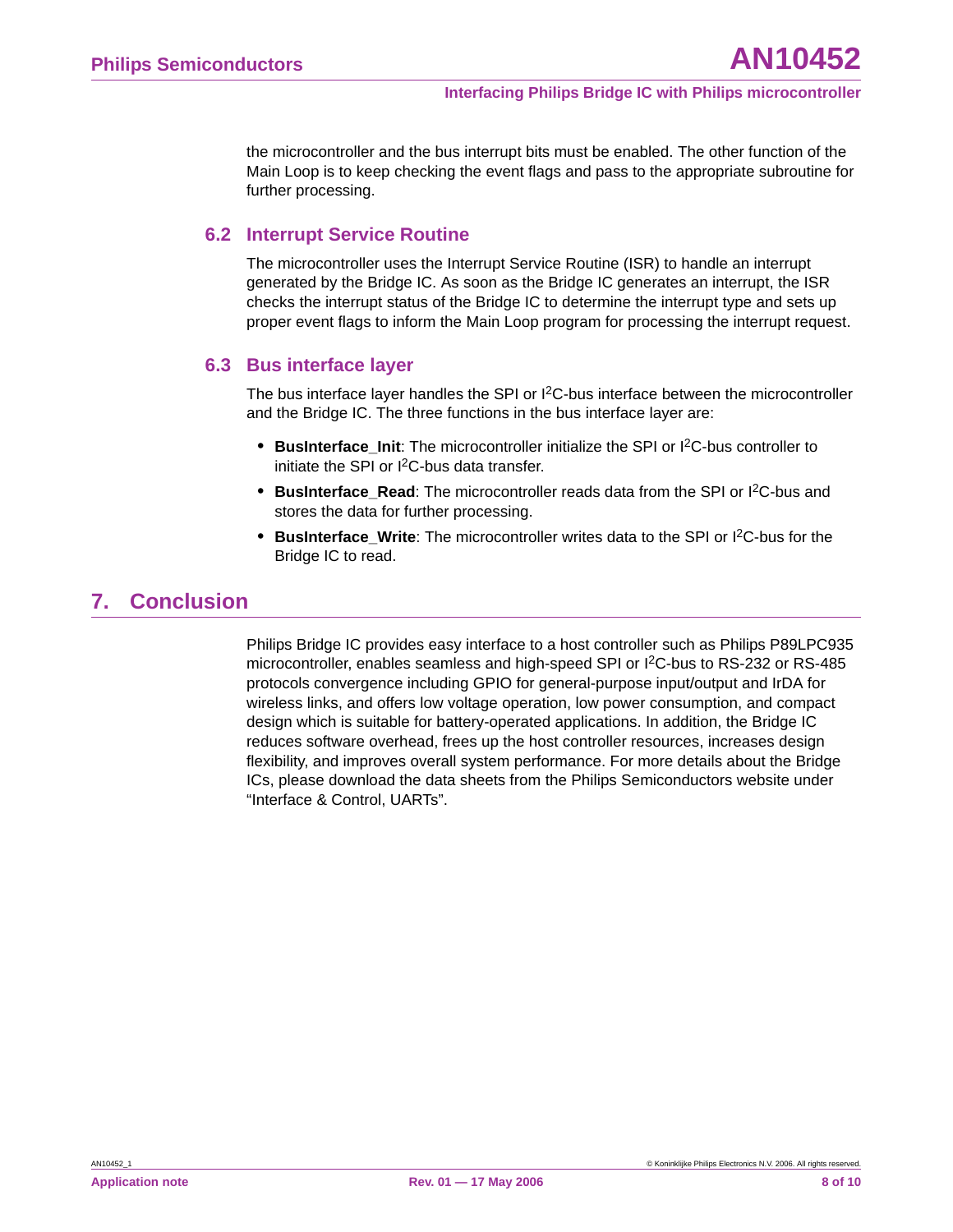# <span id="page-8-0"></span>**8. Legal information**

#### <span id="page-8-1"></span>**8.1 Definitions**

**Draft —** The document is a draft version only. The content is still under internal review and subject to formal approval, which may result in modifications or additions. Philips Semiconductors does not give any representations or warranties as to the accuracy or completeness of information included herein and shall have no liability for the consequences of use of such information.

### <span id="page-8-2"></span>**8.2 Disclaimers**

**General —** Information in this document is believed to be accurate and reliable. However, Philips Semiconductors does not give any representations or warranties, expressed or implied, as to the accuracy or completeness of such information and shall have no liability for the consequences of use of such information.

**Right to make changes —** Philips Semiconductors reserves the right to make changes to information published in this document, including without limitation specifications and product descriptions, at any time and without notice. This document supersedes and replaces all information supplied prior to the publication hereof.

**Suitability for use —** Philips Semiconductors products are not designed, authorized or warranted to be suitable for use in medical, military, aircraft, space or life support equipment, nor in applications where failure or malfunction of a Philips Semiconductors product can reasonably be expected to result in personal injury, death or severe property or environmental damage. Philips Semiconductors accepts no liability for inclusion and/or use of Philips Semiconductors products in such equipment or applications and therefore such inclusion and/or use is for the customer's own risk.

**Applications —** Applications that are described herein for any of these products are for illustrative purposes only. Philips Semiconductors makes no representation or warranty that such applications will be suitable for the specified use without further testing or modification.

### <span id="page-8-3"></span>**8.3 Trademarks**

Notice: All referenced brands, product names, service names and trademarks are the property of their respective owners.

**I 2C-bus —** logo is a trademark of Koninklijke Philips Electronics N.V.